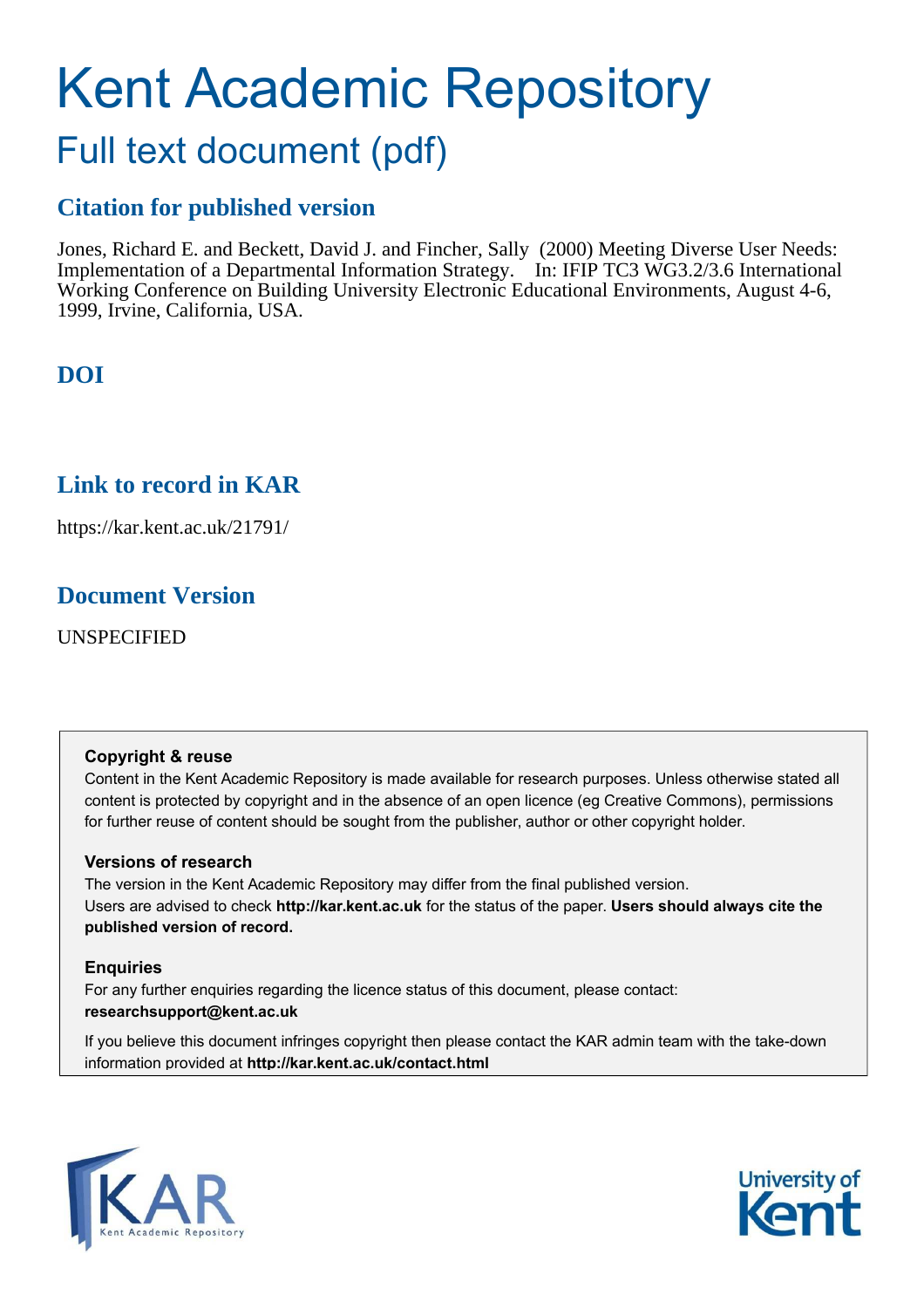## **Meeting Diverse User Needs: Implementation of a Departmental Information Strategy**

Richard Jones, David Beckett and Sally Fincher Computing Laboratory, University of Kent at Canterbury {R.E.Jones, D.J.Beckett, S.A.Fincher}@ukc.ac.uk

26 February, 1999

### **Introduction**

Any higher education department must provide a variety of information to several disparate audiences, recognising their diverse needs. Student expectations of learning support structures, institutional needs for quality assurance and enhancement and the demands of accountability from funding agencies continue to grow. The widespread use of IT, both at home and in schools, has led students to expect a rich networked computing environment; the widened pattern of access to higher education has simultaneously increased the level of support needed and limited access to the campus for many of them. Managing these challenges and changes demands flexibility and auditability: we must be able both to respond to new demands and opportunities and also to account for our actions. At the same time, government-imposed efficiency gains [sic] reduce the resources available to implement change. Technology can provide the mechanism to meet these information needs, educational challenges and to manage changing social and political demands.

In this paper we offer pointers abstracted and generalised from our experience for organisational change in similar environments. We explain the development of a large web-based information system (CSWeb) at the Department of Computer Science at the University of Kent at Canterbury designed to meet these challenges. Our goal has been not only to improve our site but also to embed it at the heart of the department's culture. We describe the technical innovations required to manage this large-scale site and that permit the flexibility needed to respond to change. Finally we suggest measures by which the success of enterprises of this kind may be measured. We analyse quantitative data that not only includes page hit counts but also reports users' patterns of activity through the site. Staff acceptance of the system is also measured by the degree to which they have provided further content to the site. Evidence of changes in student and staff expectations, behaviour and study patterns is presented.

#### **Motivation**

In 1996 the Department's web presence had no coherent structure or content. In common with many other academic sites at that time, the majority of the content consisted of crudely converted paper documents. The site was sparse, inconsistent and dull: in particular, it projected a poor image both externally to prospective students and to our peers in other universities and internally to our students and other departments. There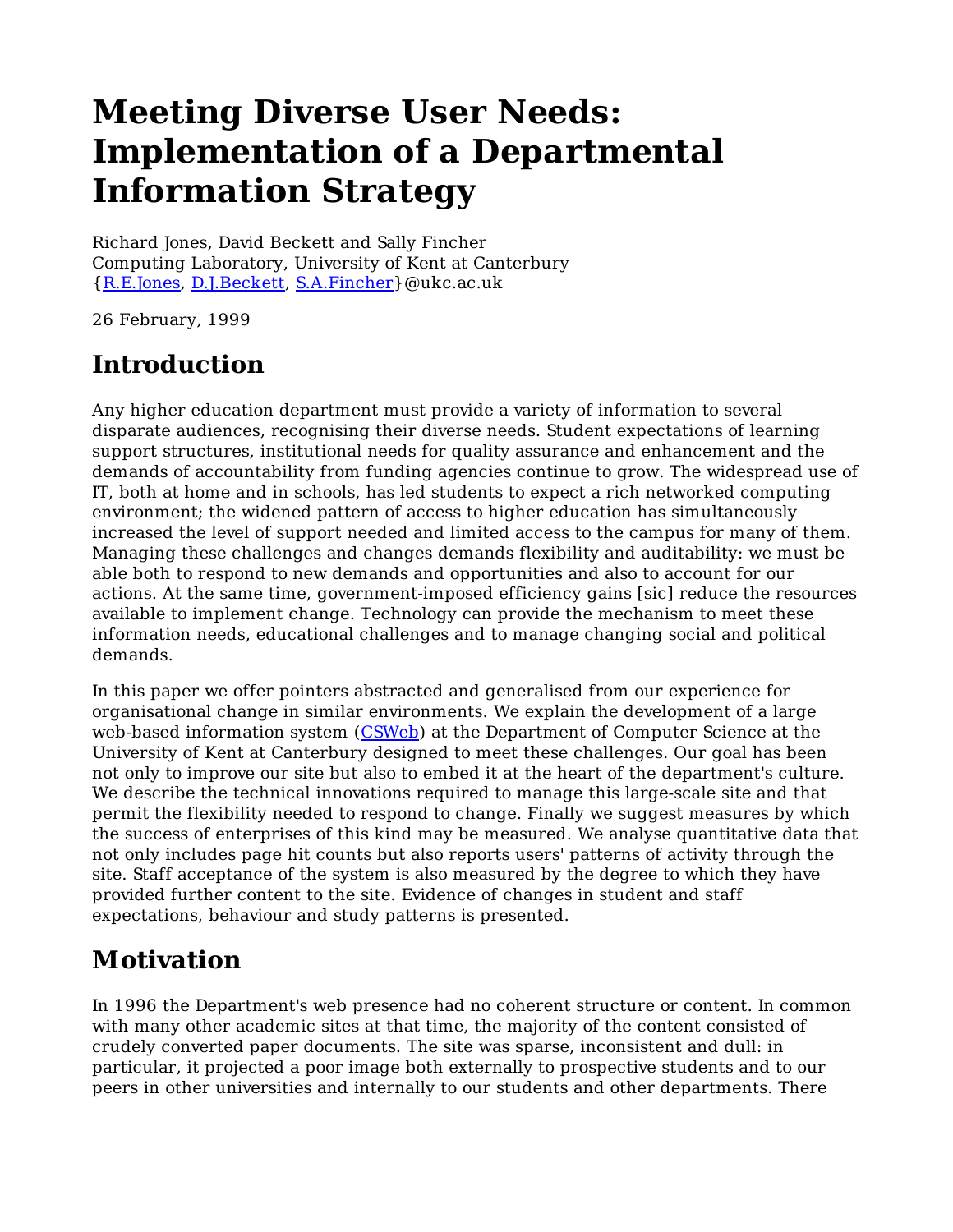was neither encouragement for improvement, nor mechanisms to do so. The Department had no guidance to authors, no tools and no policy in this area. As a consequence very few staff had provided any content although many more used the internet as a resource.

We believed that a high quality web site would be a crucial component of the Department's future. University departments with a strong research focus depend on attracting well qualified postgraduate students: there was evidence that the web was becoming a conduit for applications and we were convinced that this would increase in the future. Furthermore as the Internet penetrated both schools and homes, we believed that undergraduate recruitment too would depend heavily on our web presence.

We also believed that the web could be used to enhance the department's esteem amongst its peers. Universities in Britain are subject to increased scrutiny of both their teaching and their research. Although statistical data such as publication counts and research income inform judgements of research, we believed that our reputation would also be enhanced if our web site were to be perceived as a useful resource to the community.

#### **Strategy**

A departmental web site requires widespread support within the department if it is to continue to be vibrant and attractive; its content must be relevant to authors and users and kept up to date. Cultural change is only adopted if it is perceived to offer substantial benefits over previous practice, to meet real need and to be easy to adopt; additionally, technological solutions must look and feel good if they are to be taken up.

Thus at an early stage we concluded that such an enterprise would only be successful if it were embedded at the heart of the organisation's culture. It is necessary to win the support not only of `early adopters' but also of the majority of the department; enthusiasts should be regarded as a valuable resource in gaining the attention of the many [1]. The immediate goals should be to attract the initial interest of staff and to maintain it. To cater adequately for all users (staff, current and prospective students and our peers) an information system solution should be based on separate and distinct units of real need.

Projects of this scale do not succeed unless stakeholders feel some ownership; in particular, maintenance should not be seen as yet another chore imposed from above/outside. A site should be packaged as something that belongs in part to each academic and that delivers something of value to each personally. It is important that there is some component that is identifiably `theirs' (for example, their home page, the pages belonging to the courses that they teach, their research group's pages). Such pages should both offer real benefit (for example, to showcase their research, or to provide a convenient way of enhancing their teaching with additional support material) and should be sufficiently attractive that staff would be pleased to be associated with them.

Academics face increasing pressures on their time from all directions. If staff are to adopt a new site, then it must to be simple to create new content. Ease of navigation and presentation of a competent image require that pages look good and exhibit some coherency and consistency: a *house style* should be maintained throughout the site. But pages should also meet authors' needs as they perceive them. These requirements may conflict. A solution should provide a simple to use mechanism that does not require authors explicitly to read and observe complicated guidelines (our solution does not even demand any knowledge of html), and should provide sufficient flexibility for authors to be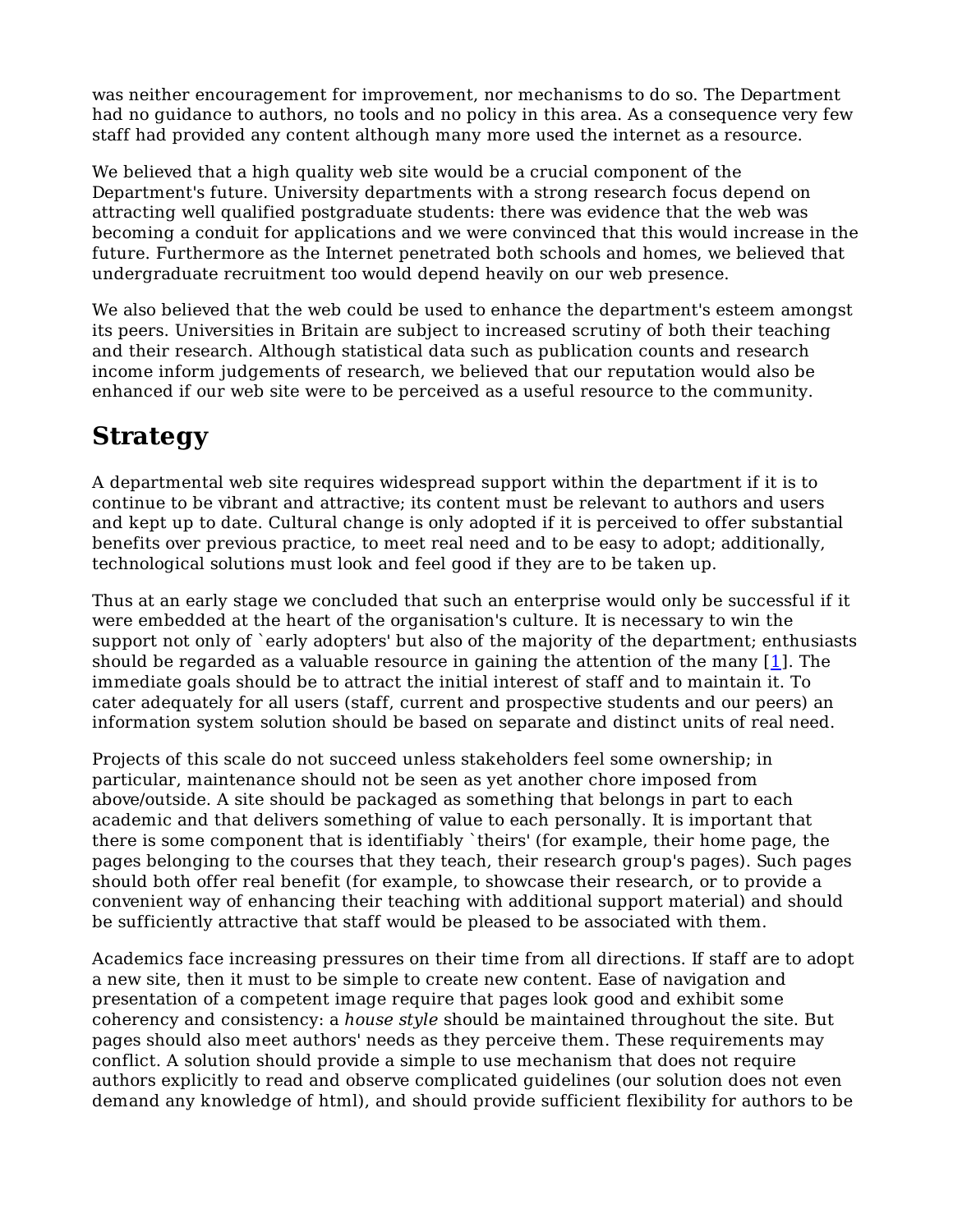able to customise their pages within the framework of a house style.

Take up is better promoted by encouragement (implicit pressure) than by dictat. A sound guiding principle is that it should be easier to conform to a house style than to diverge from it. However, any successful system should be sufficiently flexible to allow customisation within the style, so that innovators are not stifled. Exemplars can be provided to stimulate the desire in individuals to improve their provision. The currency of information should be maintained with minimal human intervention. On the other hand use of the site can be promoted by making it the sole source of key information. Pressure from peers and students is a further effective motivator. The easiest way to share information is often to place it on the web in an accessible form and we find that staff are commonly asked by colleagues, research collaborators and students to provide information in this way.

Explicit pressure may be applied effectively in appropriate circumstances. This may be in the form of specific requirements to act (for example, to maintain core pages such as course descriptions) or as inducements with a reward. For example, one metric for research activity of our staff is derived solely from bibliographic data held in a publications database and presented on the web: only publication entries on the web are counted towards an academic's research activity.

As well as attracting and keeping the support of authors, a site should be relevant to users. Indeed, it should to come to be regarded as a core resource by all stakeholders. As well as being the sole source of key information, the site should be easy to use and reliable.

Consistent format and structure eases navigation. The system should save users' time in discovering and retrieving information (for example, reading, printing, copying to their computer). To prevent users drowning in a sea of information, not all of which is relevant to them, different views of a document (or a cluster of documents) should be provided for different categories of user. For us, the important distinction is between internal and external users -- a more sophisticated model was beyond the technology of the time. These views should be based on the principle that only the content relevant to, and the links available to, a particular class of user are offered thereby allowing pages to be focused on the needs of those users and removing any need for those all too common `access denied' messages that both waste users' time and frustrate.

Accuracy and reliability are paramount if the site is to become embedded in the department's culture. Sites that are perceived to contain largely inaccurate and out-of-date information are soon abandoned. Not only should information be accurate, up-to-date and complete but, given our multiple views model, different views of a set of pages must be consistent. Information is most efficiently and most accurately checked by stakeholders themselves (for example, authors and students) rather than by those whose responsibility is limited to the maintenance of the site. Completeness of information is also improved by replacing clumsy and bulky paper documents by the web, thereby allowing easier distribution and updating of documents. Moreover these electronic documents should tailored to individual need as far as possible, thus improving the chance that they might be read rather than abandoned to the filing cabinet or the waste bin.

A further advantage of a web site is that it need not be restricted to static text. Other value-added services include improved communication such as automatic building of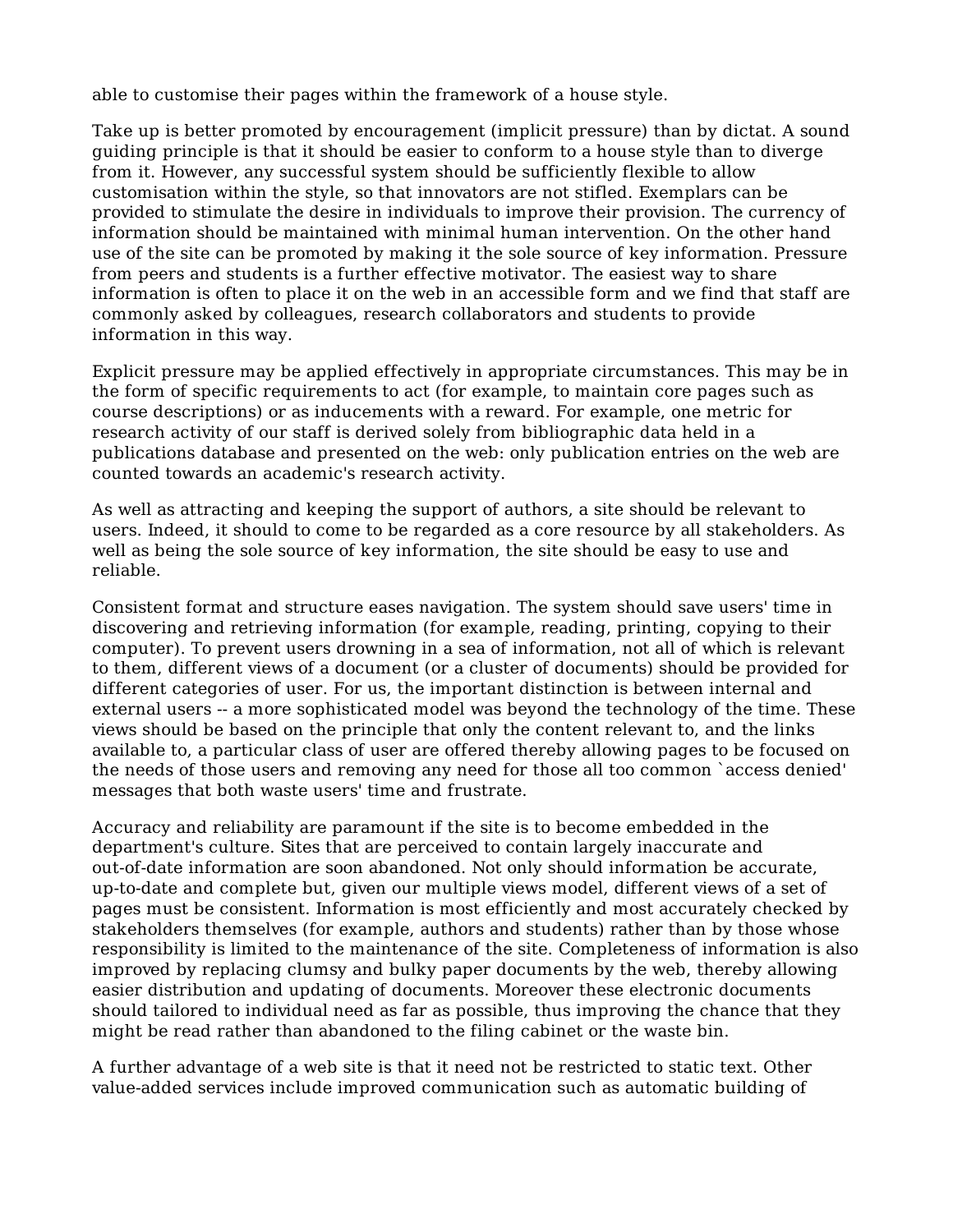mailing lists for course groups, and interfaces to other services. One such service was an interface to a system of active badges worn by staff, allowing such questions to be asked as is Dr *X* in their room? Are they alone or in a meeting?).

## **Specific provision**

In this section we describe how we have incorporated our strategic aims into the development of our web-fronted information system. CSWeb is structured to support the core activities of the department: teaching, learning and research, and to reflect the lifecycles of different classes of document. Although it was clear that the site would play an important role in our quality assurance mechanisms and would improve the efficiency of our enterprise, the principle that administration should support rather than drive our activities was important.

Web *business cards* are provided for all stakeholders -- academic and support staff, postgraduate and undergraduate students. A business card is a personalised page containing uniform key information for that individual: the aim is to provide a single point of access to the site (`one stop shopping'). In the case of an academic or a research postgraduate it includes office and phone numbers, links to their publications and lists of the courses they teach and their tutees, all taken from departmental databases. Undergraduate business cards similarly contain lists of registered courses and class timetables. Staff and research postgraduates can further customise their cards to describe their research interests, to highlight particular publications or to include other information.

Tools simplify the customisation of pages within the department's house style and allow the easy maintenance of clusters of pages for our research groups (description, current projects, staff and postgraduates, events) and for the modules we teach (descriptions, classes, assessments). Tool support is described below.

Two views of the CSWeb site are provided and maintained in lock-step automatically: one for internal and one for external users. External browsers are directed by our server onto the external document graph; there are no links from this graph to the internal one, so no time is wasted attempting to follow links to inaccessible pages. Key data is culled from departmental and university databases and used to update CSWeb pages automatically (typically either nightly or weekly depending on the page).

We aim to move more and more material on to CSWeb. As well as publications, research group and course pages, we have placed student handbooks, past examination papers, FAQs, an anonymous question asking facility  $[4]$ , minutes of Board of Studies and Staff-Student Liaison Committee meetings, teaching allocations and administrative responsibilities, job descriptions and departmental internal administrative notes (financial procedures, health and safety, and so on). Some of these may need further access control.

## **Engineering design**

These requirements imposed substantial technical demands upon our information system. It was clear that no authoring or site maintenance tools available at that time met our needs. Indeed we are unaware of any current tools that would suffice. Any support system had to be flexible. Data held in the system would be put to multiple uses and it would be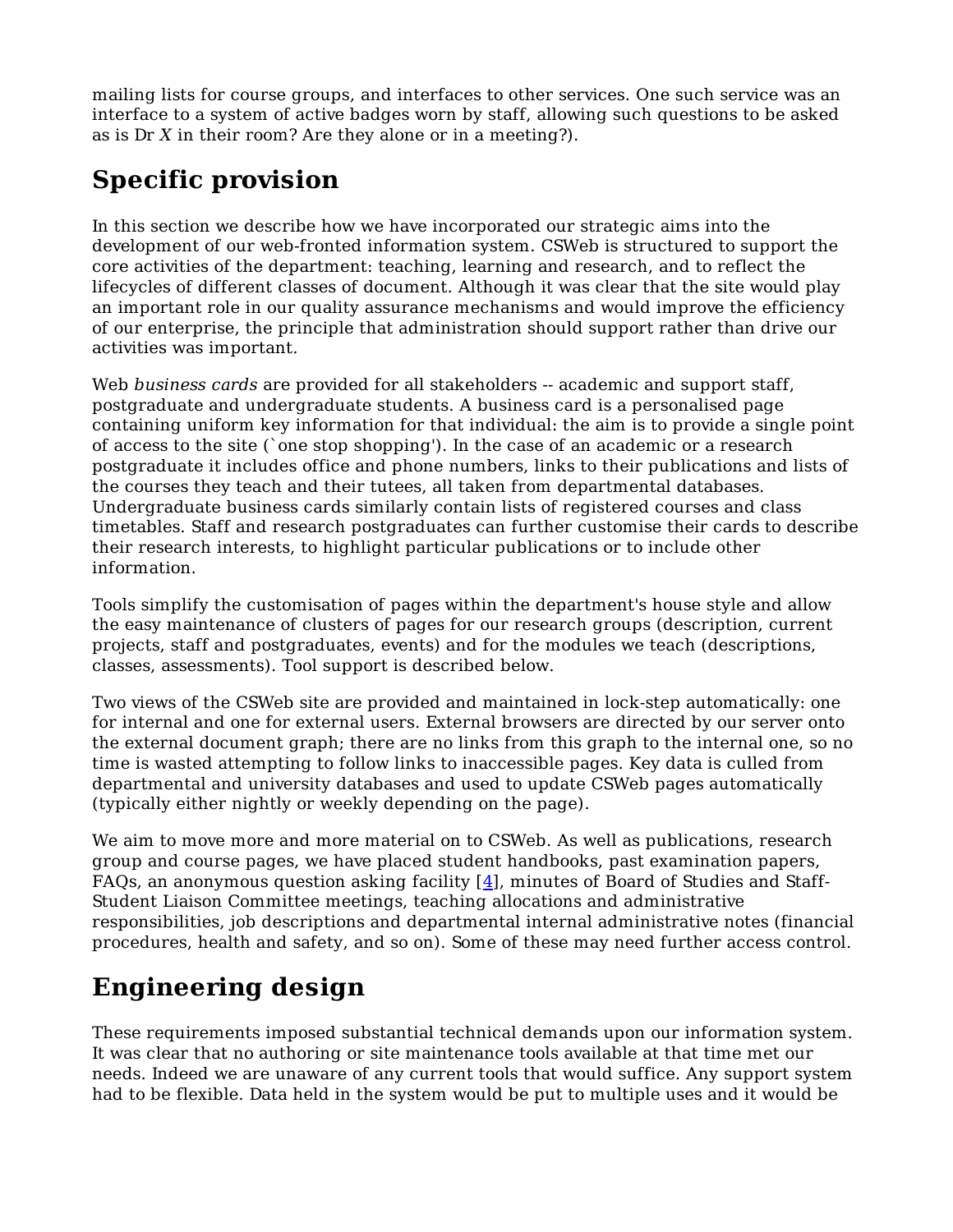both expensive and unreliable to re-key it. Furthermore, although we could identify our current requirements and even a number of ways in which these might develop in the future, we were well aware that we would require further uses of that data in ways that we could not foresee, whether due to changes in our *modus operandi* or due to external reporting requirements.

We also required the customisation of personal and other pages within the common format of a house style that would guarantee the consistency of the content and the quality of its representation. It was important to be able to change the format of all the pages on the site with ease. Furthermore it must be possible to render this data in different reporting formats for different purposes and offer different views to different audiences. The formats required might be html, simple ascii, or be designed as input for other tools such as spreadsheets or word processors. Again, it was important to be able to construct new formats to meet new requirements reasonably easily.

The data had to be timely: it would not be accurate if it were out of date. Our system had to ensure the rapid revision of pages. Furthermore it had to incorporate different clients' definitions of `timely': some pages may be a day or even a week out of date (for example lists of research publications), other groups of pages must be updated immediately.

We required a degree of `device independence'. We ourselves operated in a heterogeneous environment of different operating systems and different browsers. We had no control over the browsers that might be used by visitors to the site but we were aware that at least one target audience -- potential undergraduates -- might visit the site with comparatively old versions of browsers. Neither did we wish to restrict the reporting mechanisms to any particular format.

Finally, the site would be too large -- it currently comprises 13000 pages, including 3700 that are publicly accessible, using 1Gb of file store. Manual techniques, with or without the aid of available template-based authoring tools, would not scale to meet this challenge. In summary (as software engineers understand) we had to design for change. It is not surprising that no existing tools or systems met these requirements. Our solution included several innovations.

There were several reasons for making the site database driven. A large amount of data pertaining to staff and student details, and quantitative course data (what, when, registrations, assessment deadlines, etc) was already held in our departmental database [7]. Although much of this data is shared between different web pages, it has a single source--the database--and thus re-keying with its consequent expense and risk of errors is avoided. In addition, we can leverage existing mechanisms of access control and security of the data. To this database we added further tables holding information such as membership of research groups and publications data. As far as possible we avoid direct entry of data in favour of collecting that data from existing systems. Unfortunately it is not always possible to construct interfaces to the University administration's central databases (such as lecture timetabling).

Not all data is held in the database. The house style (template pages, images, buttons) and other bulk text items are held in the standard file store. Author-generated customising text is also held in their file store along with any pages that do not make use of data held in the database.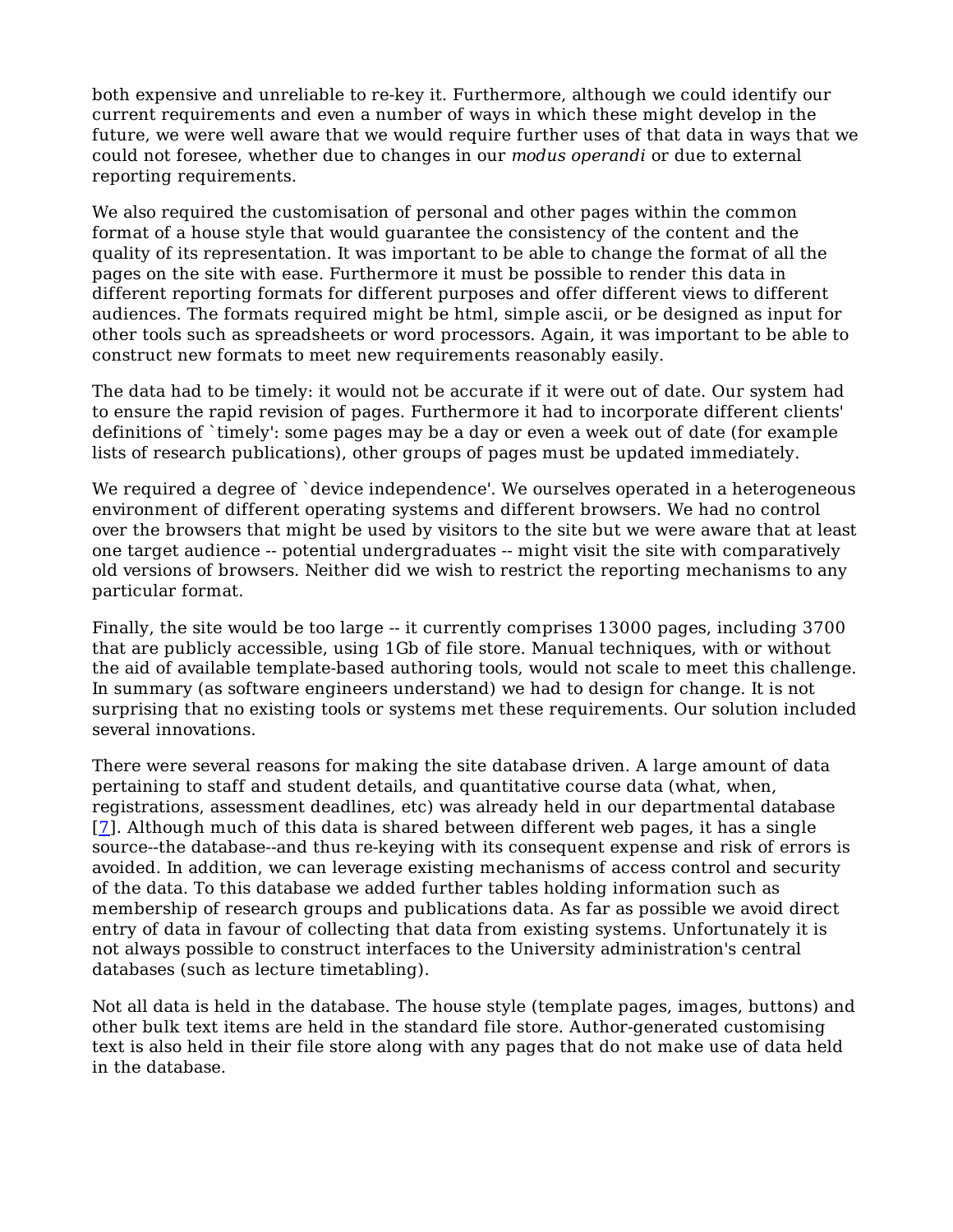The scale and complexity of the system demanded that it be tool driven. Our database engine does not have the processing power to serve pages on-the-fly. Core pages are regularly and automatically updated using standard Unix utilities such as make and scheduling tools. This mechanism allows us to update different pages at appropriate frequencies, including where necessary on demand.



Figure 1: Building pages with active templates

Pages are generated using a set of tools and libraries written in pert [5]. Customisation of pages is achieved by processing template pages written in standard html in which a macro language [2] is embedded (see figure 1). These *active templates* offer a number of advantages.

- Each class of pages is generated from a single template. The template provides a consistent framework (enforcing the house style, easing navigation) and simplifies the construction of otherwise complex html (we make heavy use of tables to format pages). Furthermore, every page in this class can be restructured by changing just the template and then re-building that part of the site (with a single command, e.g. make staffpages).
- Construction of pages is aided by use of *include* files. As a tool processes the template, it replaces any include directive with the contents of that file in its output. This approach has two benefits. First, and most importantly, it provides simple customisation of pages without the need to make any change to a complicated template file (or indeed without any knowledge of html). Each author can customise their page by giving the relative pathname of a file that contains some content, html or plain text, that they want to include. Suppose the template for staff home pages contains a line

#include 'interests'

The tool will build an HTML page from the template, replacing this line by the contents of a file called interests in the current directory, wherever this file exists. The author simply needs to know the file names expected by the template and where in the output each include file will be inserted. On the other hand, this mechanism also simplifies the construction and maintenance of templates: common features can be included by an absolute pathname.

Template files also provide an interface to the database. We provide different tools for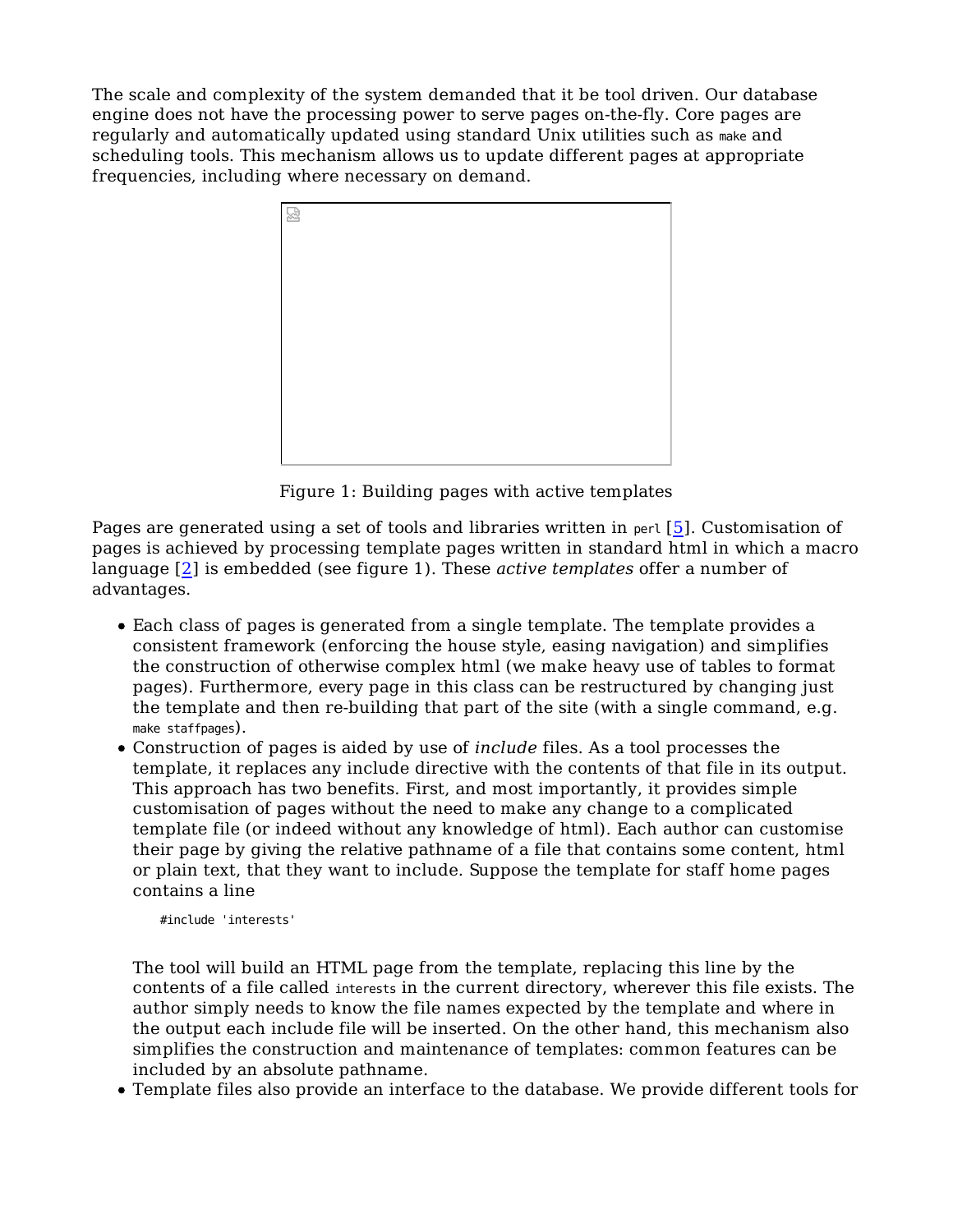building staff and student business cards, module pages and research group pages. Each tool interrogates the database and makes an environment of (name, value) pairs available for use by the template (for example \$login might hold the login name of a lecture or student). A value may also be a composite data structure such as a list of tuples and an #foreachrow construct is provided to iterate over the list. A typical example is to provide details of a list of courses taught by a member of staff. For example,

```
 <H2>Courses I lecture on</H2>
<TABLE>
    #foreachrow @lecturecourses
        <TR><TD><A
        HREF="$module_url">$course_code</A> </TD>
             <TD>$course_title</TD></TR>
    #endforeachrow
</TABLE>
```
#### might produce

| <b>Courses I lecture on</b> |                                               |
|-----------------------------|-----------------------------------------------|
| CO311                       | Functional Programming and Logic              |
| <b>CO500</b>                | Machine Languages and Compiling<br>Techniques |

A simple conditional clause is provided to test whether variables are set. In the example above, it would be sensible to test whether lecturecourses was empty before generating the `Courses I lecture on' section of the page.

- The macro language also provides an interface to the tool's context either through predefined variables (such as the URL of the page being created), command-line arguments given to a tool or by allowing arbitrary programs to be executed and their output captured. The most common use of the latter facility is to date stamp pages with their modification date.
- Templates allow us to provide different views for different audiences: currently we instantiate two - local and external. Sections of the template may be marked as for internal/external sight only. From a single template file and its associated include files we generate separate local and external pages. No content from an internal section will appear in the external page, nor will content marked external appear in a local page. The tools support the shadow tree structure by generating links to either .local or .html versions of pages. This is achieved by using the local\_path variable as the extension in a URL: thus a hyperlink in a template to index.@local\_path would generate links to index.local and index.html respectively in the internal and external versions of the page.

We believe that this mechanism -- generating consistent pages -- is a sounder solution than attempting to `fix' errors later [3]. Our solution places responsibility on the author rather than the web master; it is more flexible as it does not require graphs of pages to be isomorphic; and at the page level, it supports consistency of *content* rather than simply checking for identical sequences of tags.

Buttons and banners are time consuming to create but useful to provide. Our house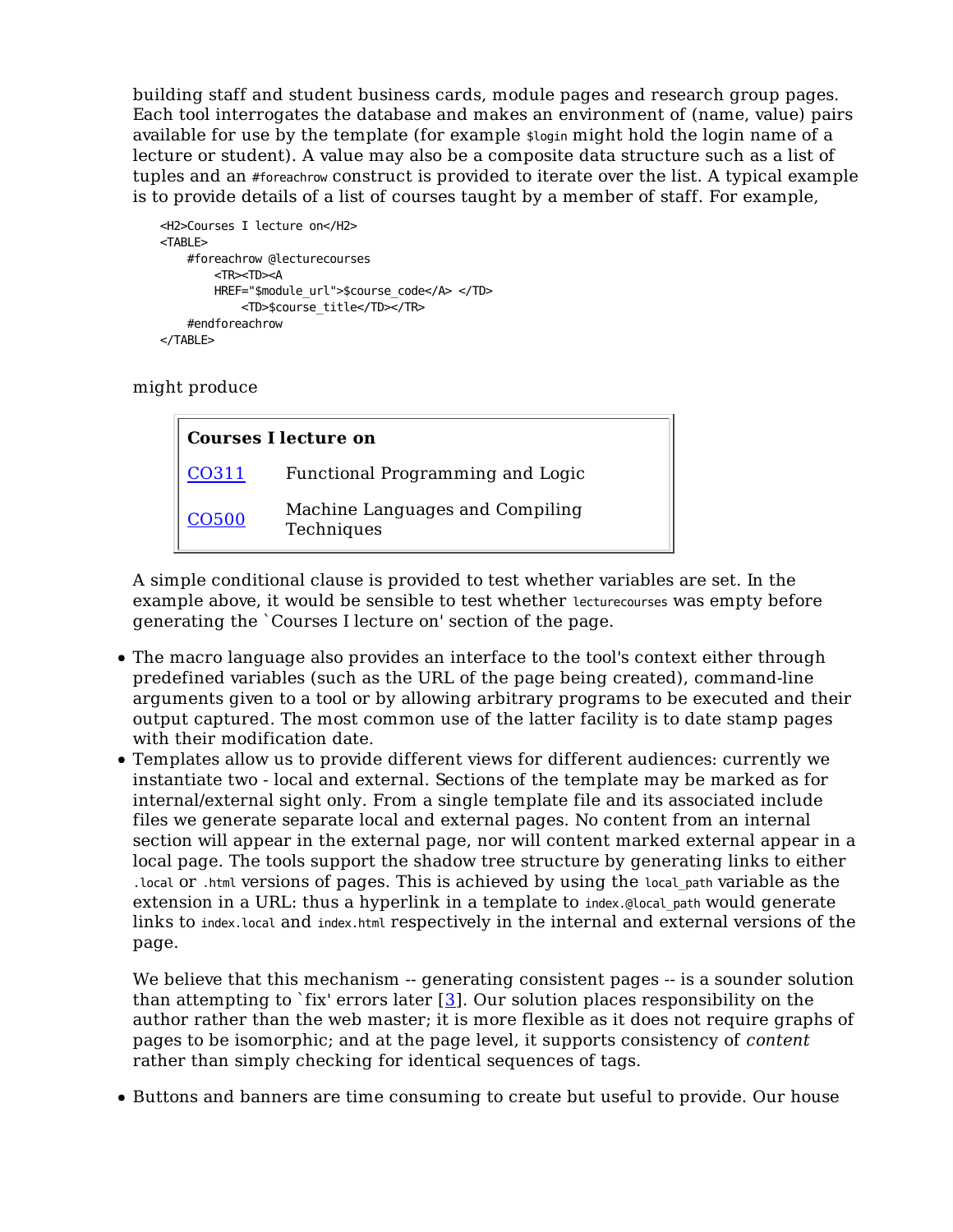style defines the format to be used for buttons and side-bar banners but does not resolve the problem of how authors can create new ones. We provide mechanisms to solve both these problems. Images for use as side banners can be created with a gimp script [8]: authors have only to provide the text that the banner is to contain. Buttons are created with a similar tool: again the author need only provide the text to label the button--in general mkbutton can render this label in any format on a button of any shape and we currently provide two co-ordinated shapes. To further assist author, the template language's #button command places a row of buttons on a page including the url, image and alternate text of each button.

One of the earliest goals of this project was to place bibliographic records and, wherever copyright permitted, the full text of staff publications on the web. However we recognised that this data was required for multiple purposes: for the web, for the University's annual Research Report and for our return to the funding council's 4-5 yearly Research Assessment Exercise. Each of these needs demanded a different reporting format. Our solution was to offer a web form for staff to submit details of their publications to our publications database. These forms and the database tables were modelled on bibtex  $[6]$ , a widely used bibliography format. One strength of bibtex is its flexibility. It is possible to define new document types in addition to the standard article, book, etc types; within each document type new attribute fields can be created in addition to the standard author, title, year... fields; and finally the choice of these document types and fields to be extracted and the design of their format can be very largely controlled through the use of style files. By defining new attributes, we can link publications to relevant staff, postgraduate and research group pages. By providing different style files, we can extract bibliographic reports from the database in almost any format required.

A motivation for this project was to support our recruitment strategy. As well as allowing unguided access to our site, we also wished to provide a more structured tour of web pages relevant to particular target audiences (such as potential undergraduates, potential postgraduates, etc). A tool for the simple creation of *tours* has been provided. A tour is a visit to a pre-set collection of pages within the site. At each stop the user is presented with the page, a commentary on that page, and a navigation bar not only allowing movement to future or previous stops within the tour but also indicating their progress. One use of tours might be to provide a `virtual Open Day' for prospective students. The tours, and hence the commentaries, are independent of the pages visited thereby allowing different tours to share the same pages but to provide different commentaries.

#### **Evaluation**

In this section we suggest measures by which the success of enterprises of this kind may be measured. Our goals were to provide a flexible, easily maintained information system that enhanced the department's research profile, supported teaching and learning and facilitated administration. Our strategy dictated that CSWeb be embedded at the heart of the department's culture. In this section we explain how we analysed the success of the project and measured its take-up, and we summarise our findings.

We distinguish the provision of content of the site from its use. Staff acceptance of the system is measured in part through the degree to which they have added material or customised their parts of the site rather than relying solely on automatic provision of pages. Conversely, the degree to which support material is not provided in other forms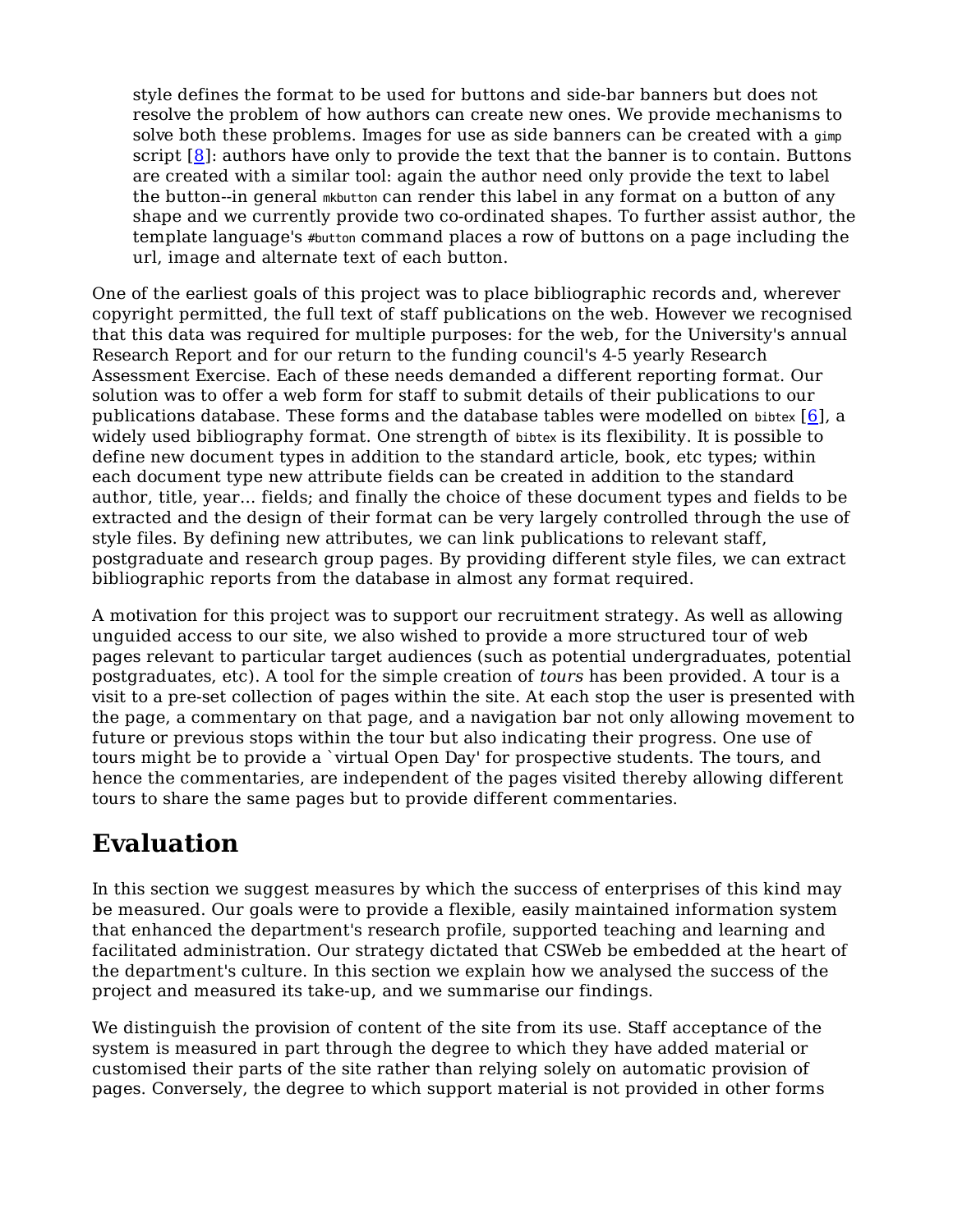(notes, other file store) also provides a measure of the dominance of CSWeb. Staff, as well as students and external visitors, are also users of the site. We wished to measure how different categories of user interacted with the site. Such an evaluation cannot be done properly by a simplistic analysis of page `hits' that does not track the users' activity through the site. One activity that we wished to measure was the route individuals took through the site.

Pages provided automatically or by secretarial staff (for example, programme handbooks and module descriptions) provide adequate, if minimal, content. To discover the extent to which CSWeb had been adopted by staff we measured the degree to which staff had customised these pages and how much additional content had been supplied.

- Of 61 modules offered, 46 added further material other than the course description (which is mandatory and in any case done by departmental support staff). The most popular use of CSWeb was for support materials (e.g. lecture notes, other resources) and assessment descriptions. Of the remaining modules, 7 were modules offered to non-specialists: we conjecture that these students had lesser expectations of finding material on CSWeb.
- More than half the research active academic staff had customised their business cards. As expected, innovation follows well-known paths [9]: there is a correlation between customisation of an academic's business cards and of his/her course pages.
- All research groups have used of the web to present their work though some customisation hooks have never been used.  $\prec$

User activity was tracked by enhancing the standard web logging through *cookies* and recording the reference information given by the browser, allowing us to save the location of whence the user had come to a particular page. The enhanced logging data was collected for a term (October to December 1998). It was filtered off-line to ensure that it consisted solely of access to web pages (no image files, style sheets, nor Java classes). Requests caused by local robots gathering pages for our search engine were also removed.

Each log entry was then considered as a source and destination url pair and the use of each pair was integrated over the recording period to discover the most popular `clicks' between pages. These arcs were then used to construct graphs of the popular routes around the site and to evaluate the most popular source and destination urls (see Figure 2). The most popular source urls indicate those that are most likely to be bookmarked.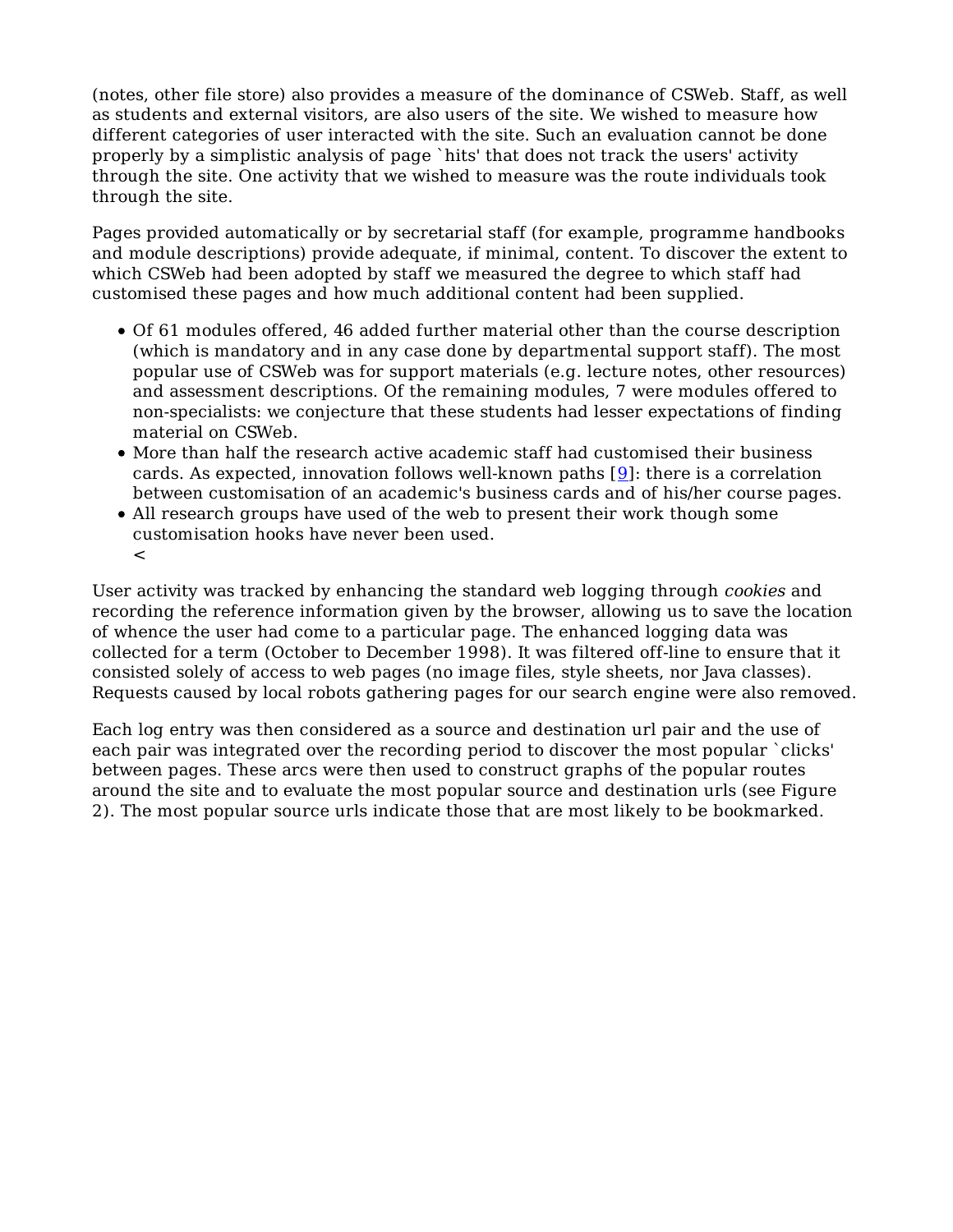

From a detailed analysis of the user activity we concluded:

- Staff and students use CSWeb extensively. The logs recorded 1.2M accesses (120K accesses per week). We split the requests into user categories by using host names and by knowing which hosts were used by staff and students. This gave us 490K external accesses, 60K by staff and 675K by students: average academic and student accesses per week were 160 and 140 respectively.
- Students bookmark their course programme, modules and their business cards.
- Students use module home pages extensively, browse to find staff, search and use the anonymous feedback forms.  $\lt$
- The more popular modules tend to be core first-year teaching modules. We conjecture that there are two reasons for this. First, newer students are more web-savvy. Second, as CSWeb has matured, it has become the prime source of information so first-year students are less used to other resources whereas second and third years have developed other mechanisms for acquiring information. Third, the pattern of first-year teaching -- with many small assignments -- encourages greater use of the web whereas later courses do not require provision of such a quantity of material.
- Certain groups of students (for example conversion MSc computer scientists) use the site particularly extensively, judging by the heavy traffic from their course programme page.
- The most popular route through the site for students is from the home page to the general teaching page, to the Computer Science Programme and then to an anonymous questionnaire page  $[4]$  of a first-year module.
- For general external users, graphs of the site centred on various research activities were popular especially when they were support pages for books published by our staff. However most users started from the home page and then took one of three

쨆